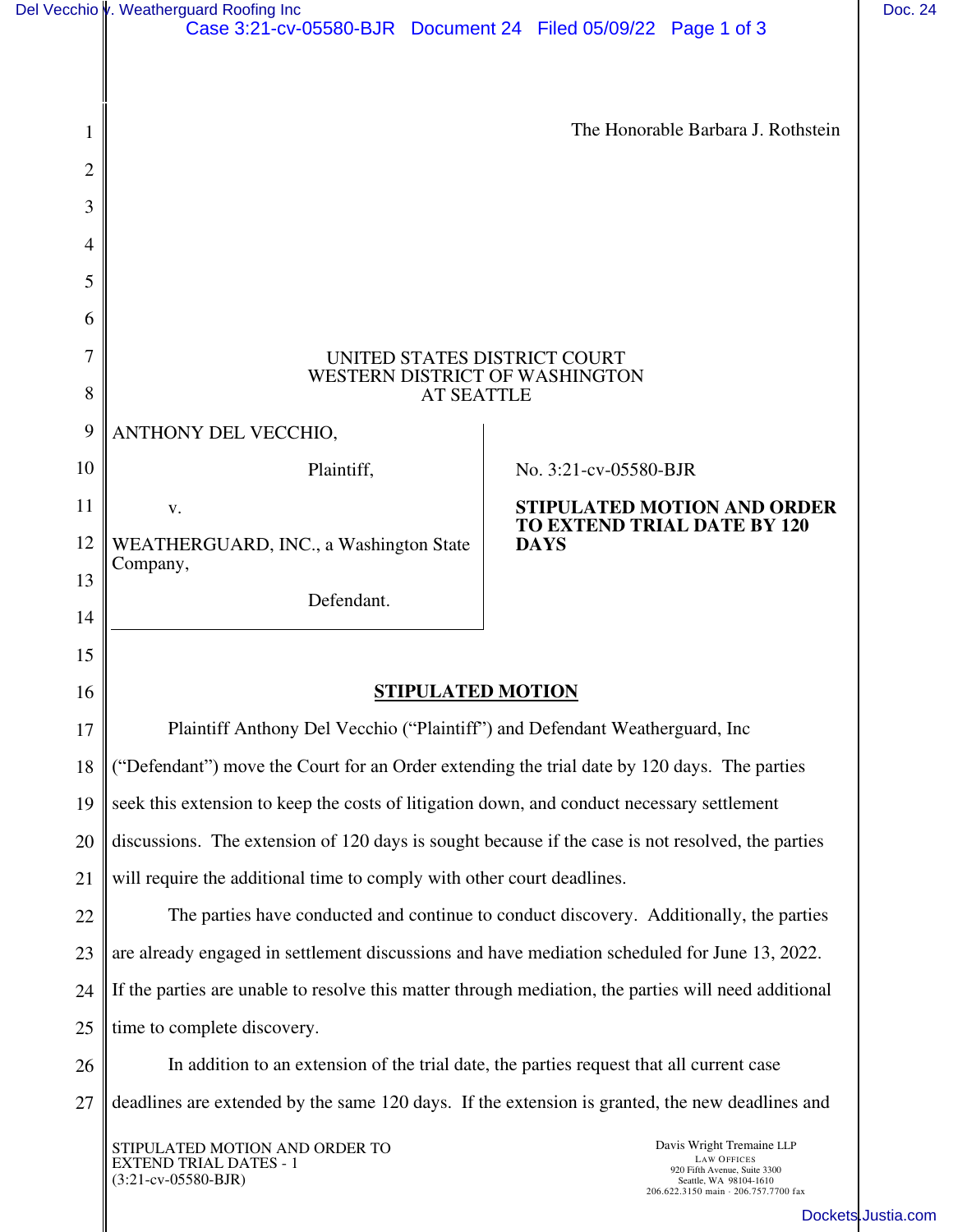| 1              | trial date would be:                                                                                                                                                                                                                          |  |  |  |  |  |  |  |
|----------------|-----------------------------------------------------------------------------------------------------------------------------------------------------------------------------------------------------------------------------------------------|--|--|--|--|--|--|--|
| $\overline{2}$ | Trial Date: April 3, 2023                                                                                                                                                                                                                     |  |  |  |  |  |  |  |
| 3              | Discovery Cutoff: October 7, 2022                                                                                                                                                                                                             |  |  |  |  |  |  |  |
| 4              | Dispositive Motions due: November 4, 2022                                                                                                                                                                                                     |  |  |  |  |  |  |  |
| 5              | Motions in Limine due: February 24, 2023                                                                                                                                                                                                      |  |  |  |  |  |  |  |
| 6              | Joint Pretrial Statement due: March 3, 2023                                                                                                                                                                                                   |  |  |  |  |  |  |  |
| 7              | Pretrial conference: March 17, 2023                                                                                                                                                                                                           |  |  |  |  |  |  |  |
| 8              |                                                                                                                                                                                                                                               |  |  |  |  |  |  |  |
| 9              | RESPECTFULLY SUBMITTED this 26th day of April, 2022.                                                                                                                                                                                          |  |  |  |  |  |  |  |
| 10             | DAVIS WRIGHT TREMAINE LLP<br><b>SKIDMORE FOMINA PLLC</b>                                                                                                                                                                                      |  |  |  |  |  |  |  |
| 11             | <b>Attorneys for Defendant</b><br><b>Attorneys for Plaintiff</b>                                                                                                                                                                              |  |  |  |  |  |  |  |
| 12             | Added per email authority 04/20/2022<br>By __/s/ Vera P. Fomina                                                                                                                                                                               |  |  |  |  |  |  |  |
| 13             | By __ /s/ Rachel G. Marshall<br>Vera P. Fomina, WSBA #49388<br>Gillian L. Murphy, WSBA #37200                                                                                                                                                 |  |  |  |  |  |  |  |
| 14             | Victoria M. Slade, WSBA #44597<br>Gregory M. Skidmore, WSBA #47462<br>Rachel G. Marshall, WSBA #54169<br>Damien N. Villarreal, WSBA #50708                                                                                                    |  |  |  |  |  |  |  |
| 15             | 920 Fifth Avenue, Suite 3300<br><b>SKIDMORE FOMINA PLLC</b><br>Seattle, WA 98104-1610<br>14205 SE 36th Street, Suite 100                                                                                                                      |  |  |  |  |  |  |  |
| 16             | Telephone: 206.622.3150<br>Bellevue, WA 98006<br>Fax: 206.757.7700<br>Telephone: 206.495.8585                                                                                                                                                 |  |  |  |  |  |  |  |
| 17             | Email: gillianmurphy@dwt.com<br>Email: vfomina@skidmorefomina.com<br>Email: vickyslade@dwt.com                                                                                                                                                |  |  |  |  |  |  |  |
| 18             | Email: rachelmarshall@dwt.com<br>Email: gskidmore@skidmorefomina.com<br>Email: dvillarreal@skidmorefomina.com                                                                                                                                 |  |  |  |  |  |  |  |
| 19             |                                                                                                                                                                                                                                               |  |  |  |  |  |  |  |
| 20             |                                                                                                                                                                                                                                               |  |  |  |  |  |  |  |
| 21             | <b>ORDER</b>                                                                                                                                                                                                                                  |  |  |  |  |  |  |  |
| 22             | Pursuant to the Stipulation of counsel, IT IS SO ORDERED. The Clerk is directed to                                                                                                                                                            |  |  |  |  |  |  |  |
| 23             | amend the Order Setting Trial Date and Related Dates as follows:                                                                                                                                                                              |  |  |  |  |  |  |  |
| 24             | Trial Date: April 3, 2023                                                                                                                                                                                                                     |  |  |  |  |  |  |  |
| 25             | Discovery Cutoff: October 7, 2022                                                                                                                                                                                                             |  |  |  |  |  |  |  |
| 26             | Dispositive Motions due: November 4, 2022                                                                                                                                                                                                     |  |  |  |  |  |  |  |
| 27             | Motions in Limine due: February 24, 2023                                                                                                                                                                                                      |  |  |  |  |  |  |  |
|                | Davis Wright Tremaine LLP<br>STIPULATED MOTION AND ORDER TO<br><b>LAW OFFICES</b><br><b>EXTEND TRIAL DATES - 2</b><br>920 Fifth Avenue, Suite 3300<br>$(3:21-cv-05580-BJR)$<br>Seattle, WA 98104-1610<br>206.622.3150 main · 206.757.7700 fax |  |  |  |  |  |  |  |